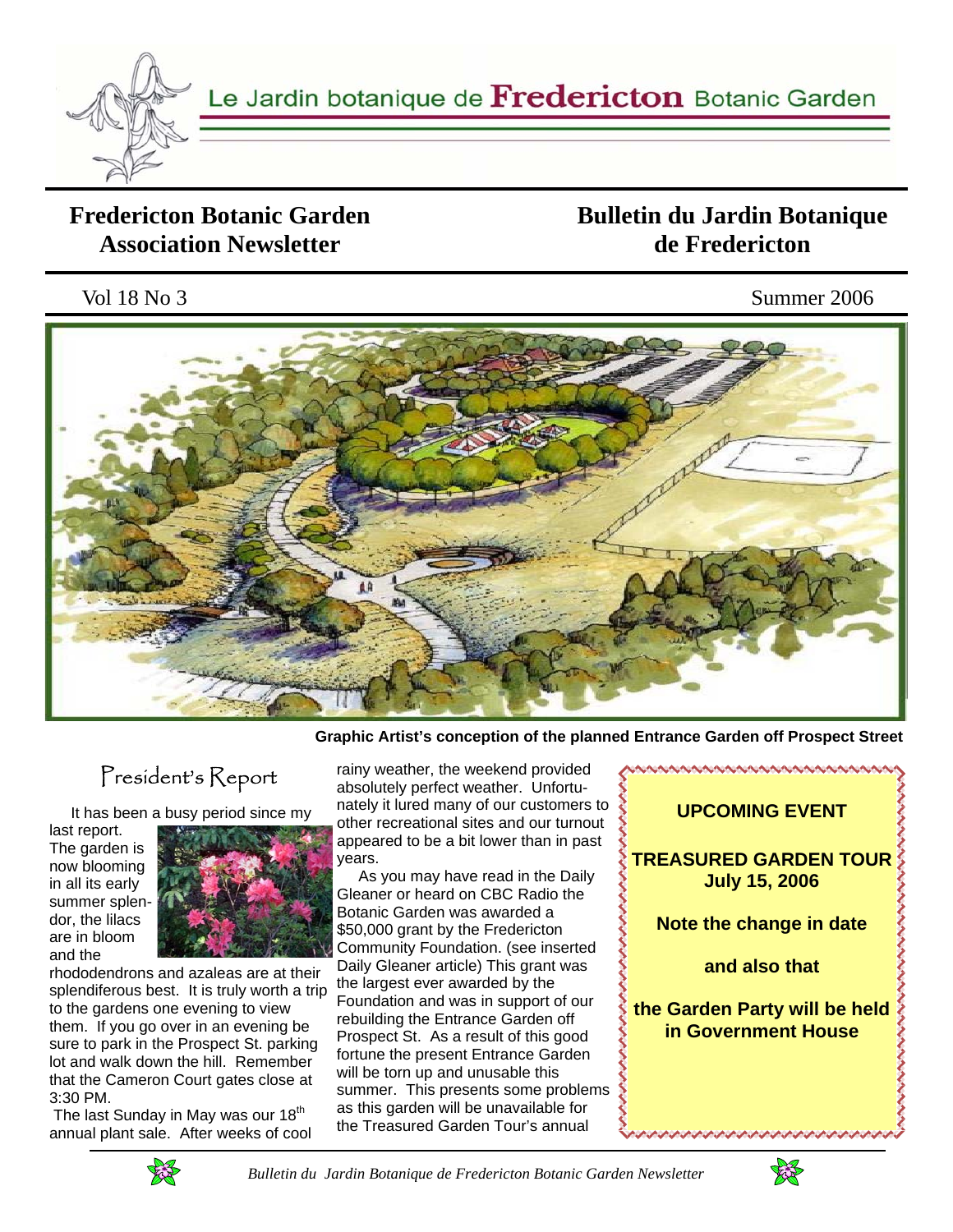garden party. I am delighted to learn that the Garden Party will be held at Government House.

 The coming year looks like an exciting time for the Garden as we launch our first major development project. This project is an example of the first use of some of the moneys which you have donated to our Family Fundraising *invests donations and uses the income to*  Campaign. We will be adding \$20,000 of those funds to the wonderful donation by the Foundation to create the new Entrance Garden. This construction will also alleviate some of the major water management problems which bedevil our site. A Thank-you and congratulations to board member Brian Parker for his efforts and expertise in putting together the proposal which resulted in us being awarded the grant from the Fredericton Community Foundation.

It's going to be a great year.

#### Bill Seabrook



*The Fredericton Botanic Garden received a \$50,000 grant from the Fredericton Community Foundation on Tuesday. From left are Ann Morgan, chairwoman of the grant committee for the Foundation; Brian Parker, Fredericton Botanic Garden Association board member; and Bill Seabrook, president of the board of trustees of the Fredericton Botanic Garden Association.* 

### **Cash to help garden grow**

By JENNIFER DUNVILLE dunville.jennifer@dailygleaner.com

 *Expect to see major changes at the Fredericton Botanic Garden this summer.* 

 *The organization received a boost from the Fredericton Community Foundation to redo its entry gardens off Prospect Street.* 

 *It's a project the Fredericton Botanic Garden Association could not afford to do without the \$50,000 grant it got as part of the foundation's 50th anniversary celebration* 

*held at the Killarney Lake lodge on Tuesday.* 

 *It's the largest grant ever awarded at one time by the foundation.* 

 *"We are thrilled to get this grant," said Bill Seabrook, president of the Fredericton Botanic Garden Association. "We hope to start the initial planning as early as next week."* 

 *The foundation is a registered charity that support other charities involved in arts, health, education, heritage, social services and the environment. Each year it awards more than \$180,000 in grants.* 

 *Charitable organizations in the city were encouraged to submit letters expressing interest in the Foundation's 50th anniversary grant.* 

 *From the 18 that applied, five organizations were asked to submit a proposal.* 

 *"We were looking for something different than what we normally award grants to," said Mel McGuigan, the foundation's executive director.* 

 *"For our anniversary we wanted to award a big one and we wanted it to go toward something that would affect the entire Fredericton community."* 

 *"We chose the botanic gardens because they will impact the most people," said McGuigan. "People young and old, rich or poor, and gardeners or not can enjoy this project."* 

 *Garden board member Brian Parker said they are still shocked about getting the grant, but excited to get started on the project. The goal is to finish it by the end of the summer in 2007.* 

 *"We need to first address our flooding issues in the parking lot. Then we'll be recreating, resodding and putting in some benches," said Parker. "In the centre, there will be a large oval-shaped garden that will open up into a space where we'll be able to have functions like weddings. It will be great."* 

 *Seabrook said he hopes to draw more tourists to the area and see more families enjoying the gardens. Eventually, he said, he'd like to see the gardens as one of the more popular areas of the city.* 

 *"This is the biggest grant we've ever received. The things we'll be able to do with it will be wonderful," said Seabrook.* 

*Thank– you to the publisher of the Daily Gleaner | Greater Fredericton for use of this article as published on page A3 on June 7, 2006* 



# Membership

 We would like to extend a hearty welcome to the many new members joining our Association who signed up during the Plant Sale, and to all of the members who chose to renew their memberships at that time.

 Thank you all for your support - it is much appreciated. Special thanks to new members Susan Phillips and Pierre El-Khoury, who volunteered to help with the Plant Sale, and who have joined the Membership Committee.

 The raffle prize for a new member , a big basket filled with items of appeal to a gardener, was won by Mary Lee MacDonald. Congratulations!

 We hope that the new members will take full advantage of the many benefits of membership in FBGA (listed elsewhere in this Newsletter - and including the 10% discount at many local garden centres, and advance notice of the new and exciting series of monthly talks in the Garden planned to begin in September).

 The names of all new members are entered in a Grand Prize draw (open to new members, to donors of gift memberships, and to anyone signing up a new member) for a beautiful and spacious camel coloured Garden screen tent - a lovely addition to any back yard. The winner will be announced July 31st. We will contact the winner.

 Many membership forms were handed out (along with the map of the layout of the Plant Sale), and as a result we hope we can welcome more new members over the coming weeks as the forms are mailed in. If you have recently received a renewal reminder in the mail, please do not forget to send it in right away.

 At this year's plant sale the Botanic Boutique was in a new location. Many thanks to the volunteers who took care of decorating the Boutique and running it. For those who did not see it at the Plant Sale, the Boutique will be open again at selected future events. Be sure to visit it!

 We have been asked to consider having T-shirts made up with the FBGA logo. To help us gauge interest in this, please e-mail Lucy Dyer (ldyer@unb.ca) if you would be interested in purchasing a T-shirt. Thank you for your help with this.

Lucy Dyer— Membership Committee



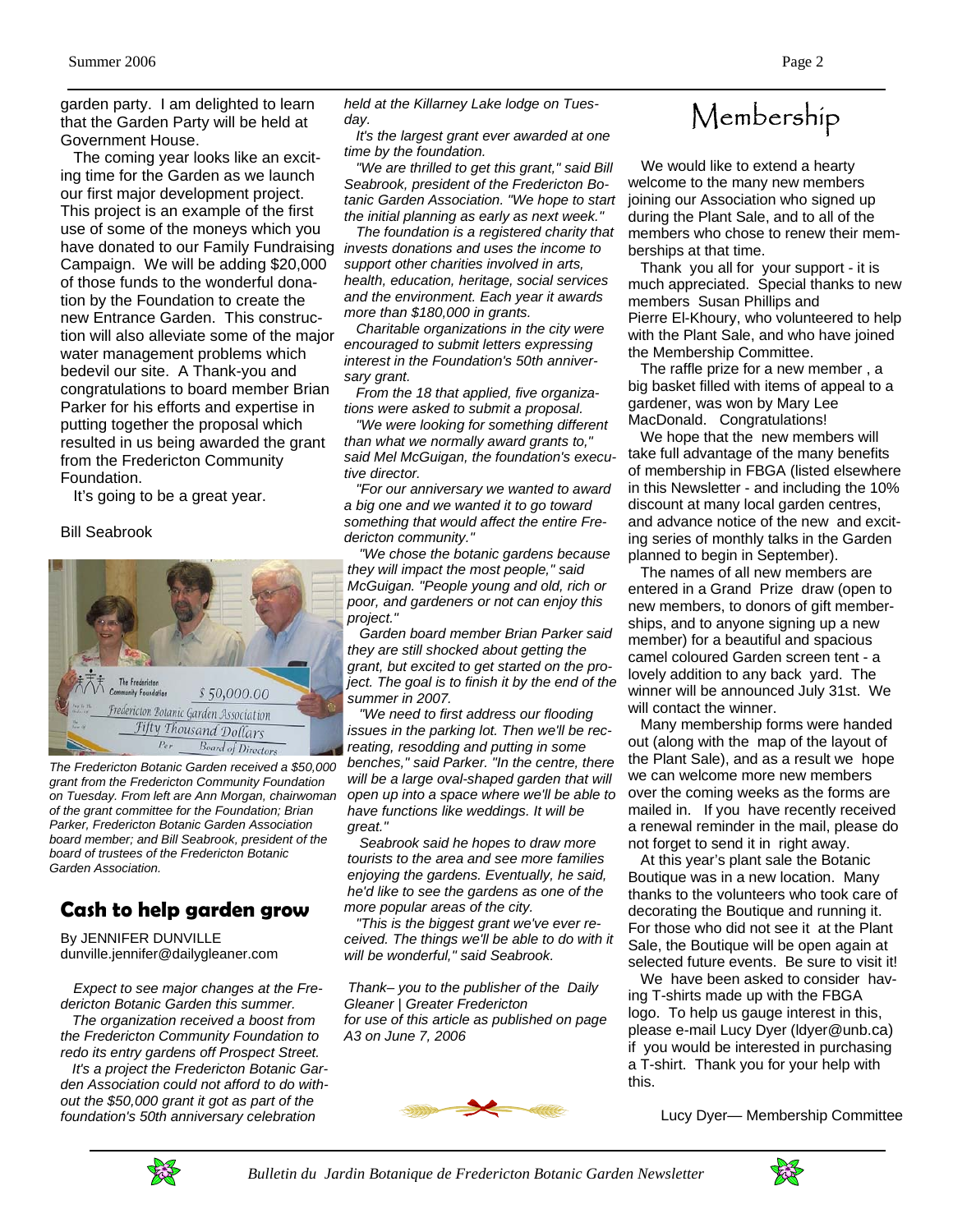## Plant Hunters

 So you thought "extreme sports" were new. Well you have never met a plant hunter! Even modern plant hunters, looking for plants with new medicinal qualities, have to leave civilization behind and tromp through jungles and up mountain peaks. Plant hunters 200 years ago had to be physically brave, madly enthusiastic, oblivious to danger (hostile local people, rock slides, snakes, bears, bad food and bandits), and capable of tolerating boredom on long trips. These intrepid plant explorers frequently lost their field notes and plant collections when they fell into rivers, and had to start collecting over again. And they had to keep the seeds, tubers, bulbs and plant cuttings alive until they got to home base.

 Many plant hunters died while exploring. Frank Meyer, who was a Dutch plant collector, sent soybeans, kiwi fruit, yellow roses, peaches, apricots, almonds and lilacs from China back to the United States Department of Agriculture (USDA) in the early part of the  $20<sup>th</sup>$ Century. Meyer was absolutely intrepid and finally died having fallen from a riverboat on the Yangtze River in China. Meyer's boss at the USDA was David Fairchild, son-in-law of Alexander Graham Bell, also a famous plant explorer who introduced the Japanese flowering cherry trees to Washington, D.C.

 Robert Fortune brought chrysanthemums, Japanese primulas, bleeding heart, weigelia, forsythia , tree peonies, azaleas and rhododendrons to Europe from Japan. Many of the modern cultivars of rhododendrons and azaleas that have bloomed so beautifully this spring in the Fredericton Botanic Garden owe many of their genes to the plant material introduced from Japan.

 Scotsman David Douglas explored much of Western North America for Kew Gardens near London. He explored for timber trees and collected seeds of Douglas fir (named for him) and sugar pine. Douglas also met an untimely end and died in Haiwaii.

 The Tradescant family, father and son, returned to England from explorations of North America with lupins, cornflowers,

By Jane Seabrook bears their name. Virginia creeper, Michaelmass daisies and the spiderwort (*Tradescantia*) which

 In turn, Japanese plant collectors returned to Japan with plant treasures from Europe and North America.

 Botanizing was, and still is, a tough game. Just imagine slogging through the bush without GPS, cell phones or freezedried food or bug spray, AND having to keep your field notes and fragile plant collections alive for your bosses back home. Our lovely gardens and the varied food on our supper tables are a testament to the work of plant hunters.



# Site Development

by Richard Tarn

 News of the Foundation 50 Grant from the Fredericton Community Foundation for the redevelopment of the Entrance Garden is described elsewhere in this Newsletter. In this space I describe other changes in the Garden this summer.

 First I would like to introduce our summer students. Courtney Carrier and Meaghan Balzar are hired with support from the provincial SEED program and the federal SCP program respectively to help with the upkeep of the Garden. They are working with student Chelsey Burns, a city casual employee, who is with us for a second year. All are working with Jeff Graham who oversees the Garden for the City. Please make them feel welcome when you meet them in the Garden.

 The White Garden, sponsored by Scott's Nursery Ltd, was constructed and partially planted last fall. It requires some additional planting and then will be formally opened. Watch for the announcement of this event.

 The pond was enlarged last fall and now must be landscaped. Also, the adjacent Hal Hinds Memorial Garden needs some further work to move the access pathways to drier areas and to add new plants. The Site Development Committee is inviting volunteers to help with both these tasks. When the site dries up from the heavy rains of recent weeks we'll be calling members to join us for several Saturday work parties. We hope those of you who indicated on your

# Talks in the Garden

 I would like to thank all of the wonderful speakers who kindly donated their time and energy to our Talks in the Garden Series. Your truly informative and interesting talks helped to ensure continuing strong support from our membership, who appreciated your efforts.

 I would also like to thank Wendy Bourque and Lucy Dyer who jumped in and ran events when needed.

 Thank you all for making my first year a success.

 Next season's schedule for the Talks in the Garden Series will be in a later newsletter.

#### Janis Boston

membership application an interest in helping with Garden projects will be able to join us for some of this work, to meet other members and to have fun. Announcements will go to all members on our e-mail distribution list.

 Elsewhere in the Garden we have new beds of daylilies and oriental lilies. These replace the overgrown rose beds. Before some of you complain about the absence of roses, we are planning a new planting of roses using hardy varieties on their own roots that will be easier to maintain.

 I hope you have had the opportunity to see the beautiful rhododendrons and azaleas in the past few weeks. Be sure to visit the Garden frequently during the summer to see the changes - take your family, your friends and visitors - and hope for some sunshine.



Tony Mais and his wife enjoying the garden bench, part of the set, he won as first prize in the Plant Sale Raffle.